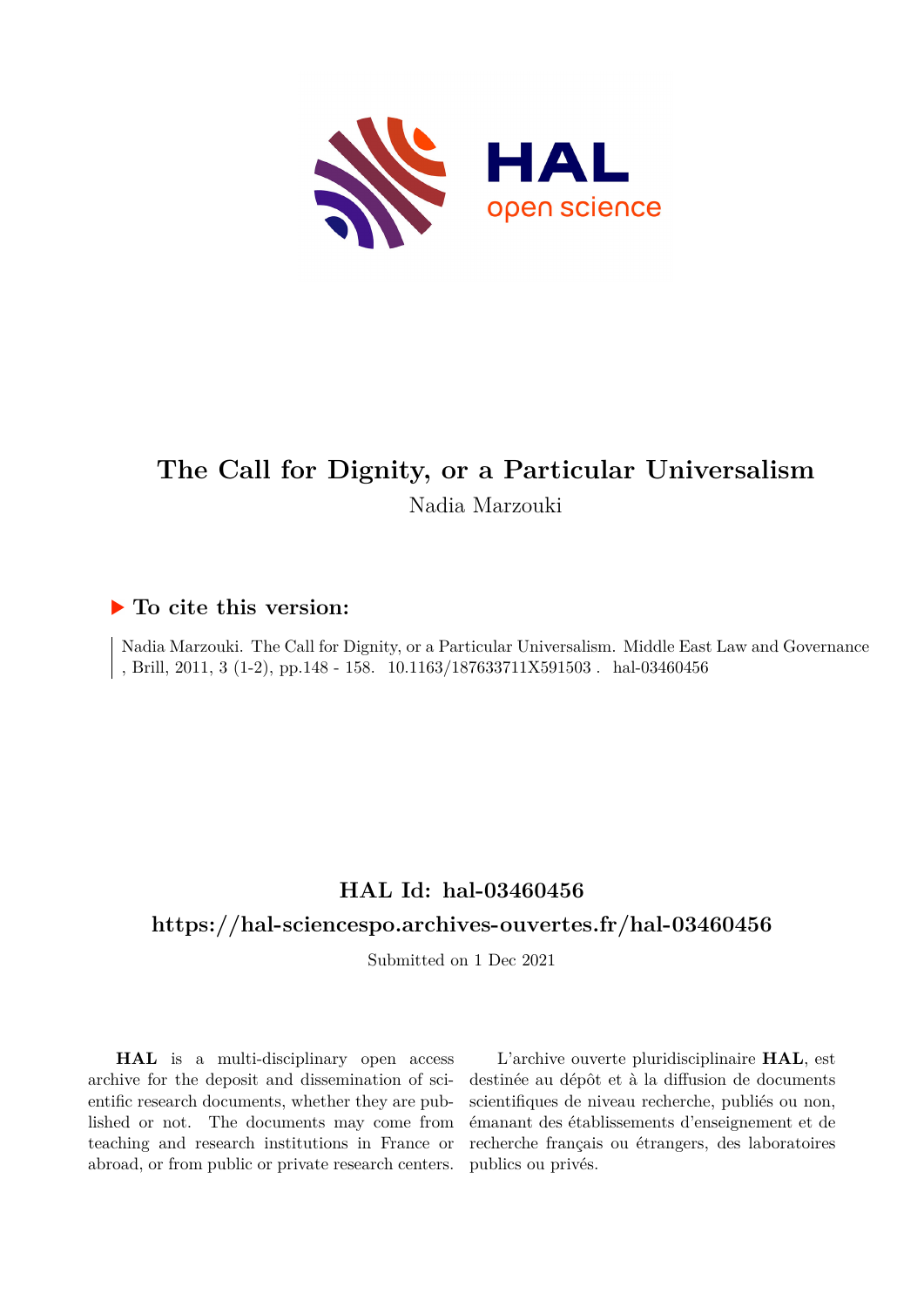## **The Call for Dignity, or a Particular Universalism**

#### **Nadia Marzouki**

European University Institute, Florence, Italy

#### **Abstract**

Although the many difficulties of Tunisia's democratic transition have received significant attention over the past six months, there has been relatively little commentary regarding the claims and attitudes that made the winter mobilizations so unique. The movement's so-called lack of leadership, the proliferation of parties, the economic and financial crisis, the risk of a supposedly Islamist threat—all these themes have been discussed at length by analysts in Tunisia and abroad. Consequently, rather than engaging in yet another attempt to assess the movement's success, or predict its failure, this paper examines an aspect of the mobilization that has attracted surprisingly little attention, namely, the Tunisian protestors' call for dignity (*karama*) and respect (*ihtiram*).

#### **Keywords**

Tunisia; dignity; respect; Mohammed Bouazizi; politics of recognition

*"What we need to do is to kill ourselves".*<sup>1</sup>

Although the many difficulties of Tunisia's democratic transition have received significant attention over the past six months, there has been relatively little commentary regarding the claims and attitudes that made the winter mobilizations so unique. The movement's so-called lack of leadership, the proliferation of parties, the economic and financial crisis, the risk of a supposedly Islamist threat—all these themes have been discussed at length by analysts in Tunisia and abroad. Consequently, rather than engaging in yet another attempt to assess the movement's success, or predict its failure, this paper

<sup>&</sup>lt;sup>1)</sup> M.K. Gandhi, Hind Swaraj and Other Writings, (Cambridge University Press, 2003), p. 77, cited in Faysal Devji, The Terrorist in Search of Humanity, Militant Islam and Global Politics (New York: Columbia University Press, 2008), p. 47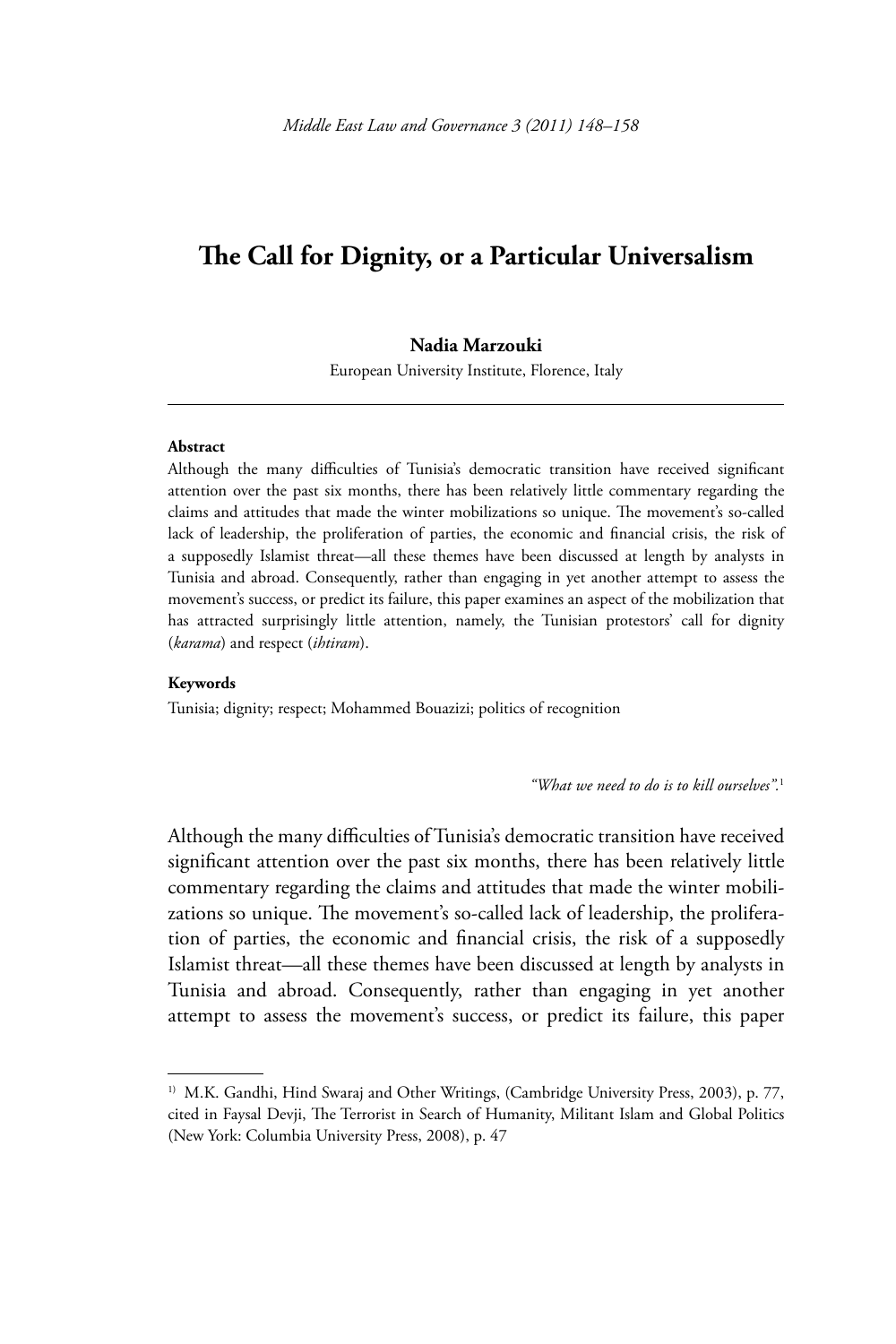examines an aspect of the mobilization that has attracted surprisingly little attention, namely, the Tunisian protestors' call for dignity (karama) and respect (*ihtiram*).

What specific claims, and what type of relation to past national narratives and the broader society, does this call express? The Tunisian uprisings represent the end of two main narratives that had informed official discourse and helped governments to maintain a close grip over society since the country's independence in 1956. Joseph Maila has identified these two narratives as the myth of nationalist "restitution", and the myth of economic "retribution". According to the former, the state would grant people symbolic revenge over the colonial period and restore national pride in exchange for society's compliance with authoritarianism. According to the latter, the state would grant people economic security in exchange for society's obedience. 2 Yet, in contrast to these former postcolonial projects of restitution and retribution, the demands of Tunisian protesters were essentially about recognition. Though this article does not claim that dignity is the *only* relevant lens through which one should consider the Tunisian uprisings, it assumes that looking at the recent events in Tunisia from the perspective of democratic transition theory alone too hastily imprisons an analysis in an evaluative type of examination, and prevents it from grasping an essential aspect of what made the current debates about democratization possible.

The revolution did not have a "zaim", but it had an icon. On December 17, 2010, Mohammed Bouazizi—a street vegetable seller—self-immolated after a policewoman confiscated his merchandise, his scale, and allegedly slapped him in the face. On that same day, the victim's family and a few union activists marched to the prefecture to express their outrage. Many young people who identified with Bouazizi engaged in a conflict with local police. Riots immediately spread to the neighbouring towns of Menzel Bouziane, Maknas, Argab, and Bin Aoun. A few days later, Houcine Nejji—a twenty-six-year-old unemployed man—threw himself from the top of an electric pylon. The succession of these two suicides, alongside the quick spread of protests in excluded towns of the Tunisian south, the violent response of the police (with the deadly shooting of two protesters in Menzel Bouziane on December 24), and the very late and out of tone declaration of Ben Ali on December 28, simply enhanced

<sup>&</sup>lt;sup>2)</sup> Joseph Maïla, "Le Moyen Orient dans la tourmente," in Les Faces Cachées de la Mondialisation,

ed. Thierry de Montbrial and Philippe Moreau Defarges (Paris: IFRI, 2005), 79-95.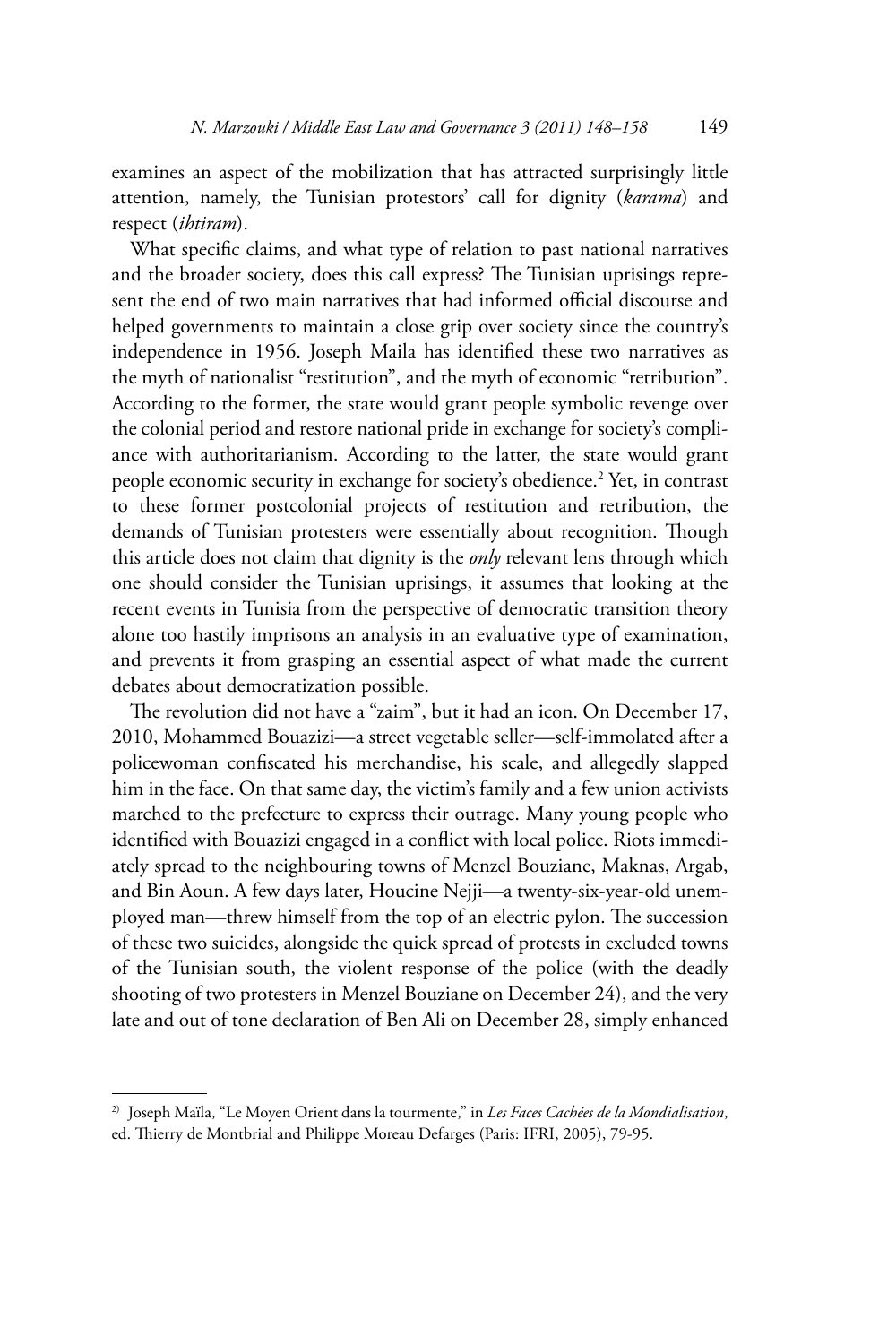the collective sentiment of outrage at local authorities, the police and the national government.<sup>3</sup>

 If the two suicides that served as catalysts for the Tunisian uprisings represent a foundational element of Tunisian post revolution politics, it is because they seem to unsettle most of the key paradigms through which the very possibility of social and political change has traditionally been conceived in the North African context. First, the two suicides have nothing to do with jihadist-type suicide attacks: the violence was uniquely oriented toward the self, no collateral victim was harmed, and no revengeful reference to Islam was uttered by the two men when they killed themselves. Second, the feeling of outrage and offence that precipitated the suicides was not primarily about kinship or family honour, but rather about a lost capacity to function as a human being. Even though the regional disparity soon appeared as a key challenge to the reconstruction of a democratic country following the Tunisian revolution, Bouazizi did not kill himself in order to avenge the honour of his family, tribe, or town. Instead, his actions arose as a consequence of his being deprived of the very capacity to maintain basic necessities of life (i.e., to work, receive an education, start a family, and attend to such basic needs as health and security). Third, the protests that immediately followed Bouazizi's death were not exclusively framed in terms of economic demands. Contrary to the bread riots of the 1980s, Sidi Bouzid's protests appeared from the outset as being oriented at once towards the call for civil rights as well as economic redistribution. Fourth, during the demonstrations that took place until February 2011, very few references to postcolonial or panarabist-type reasoning were made. Despite the deplorable attitude of the French government throughout the crisis, the position of France and Europe was simply ignored by Tunisian protesters. Finally, fifth, references or marks of identification and solidarity with Palestinians were also strikingly absent from protesters' slogans and posters.

The specific character of the Tunisian protests therefore stems from the fact that they took place beyond the narratives of jihadism, tribalism, hunger jacquerie, postcolonialism, and pro-Palestinian mobilization. Rather, they were oriented towards a politics of recognition, that is, the inseparable recognition of civil rights and economic redistribution. Here, the notion of dignity points to the emergence of a form of universal humanism that emerged from the

<sup>3)</sup> International Crisis Group, "Soulèvements populaires en Afrique du Nord et au Moyen-Orient (IV): La voie tunisienne," *Middle East/North Africa Report n°106* , 28 April 2011, http://www.crisisgroup.org/fr/regions/moyen-orient-afrique-du-nord/afrique-du-nord/ Tunisia/106-popular-protests-in-north-africa-and-the-middle-east-iv-tunisias-way.aspx (accessed 6 July 2011), 3-5.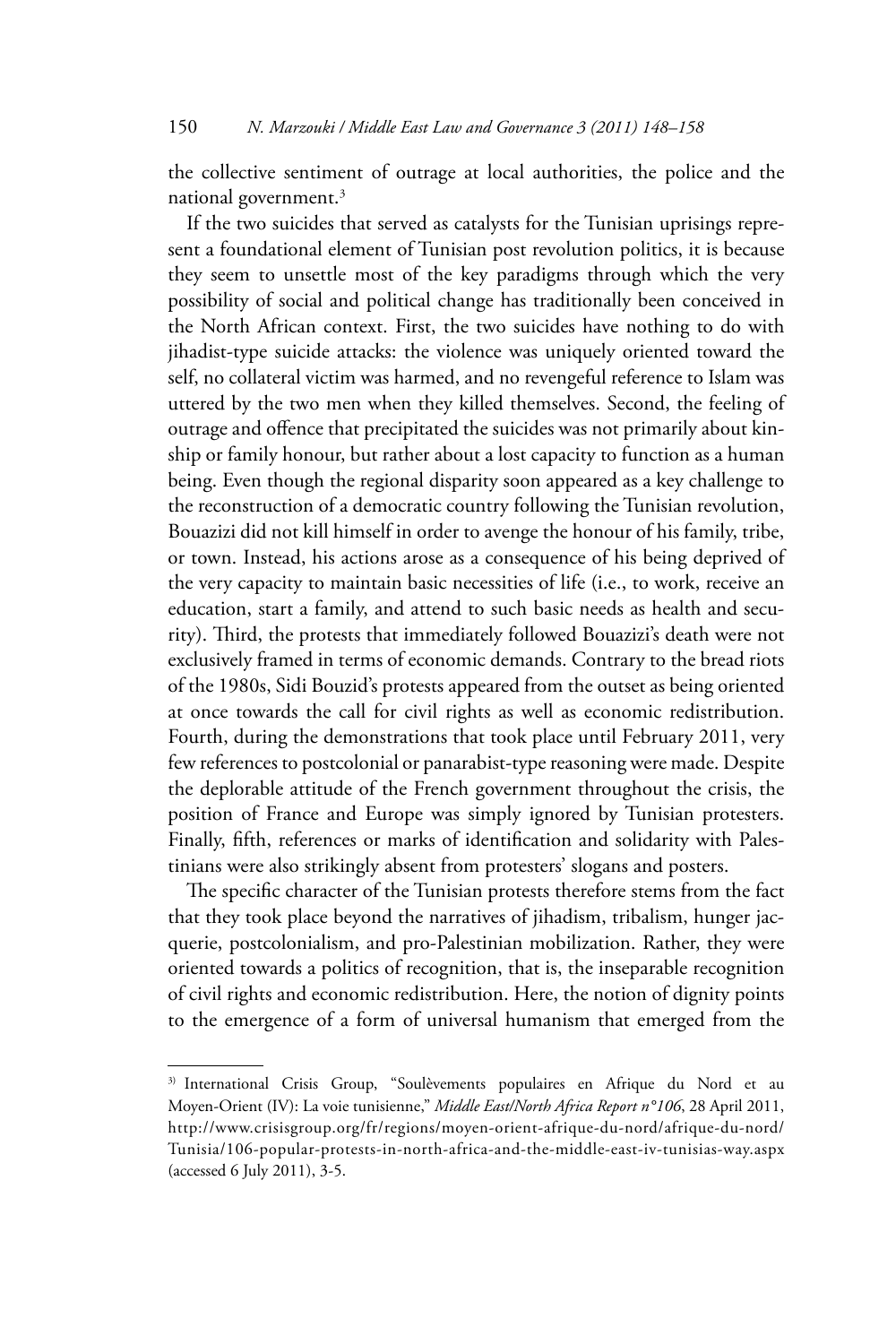bottom-up—independently from academic discussions about the religioussecular divide, and apart from the top-down activism of human rights organizations.

#### The meaning in Bouazizi's self-immolatio

 Rather than trying to determine why exactly the Tunisian revolution started on December 17, 2010, it may prove more productive to explain what made Bouazizi's act so meaningful to most Tunisians that it ended up being the catalyst for the revolution.

#### *The Fallacy of Democratic Language*

 As surprising or extreme as it may have seemed, Bouazizi's desperate act stemmed from the desperate state of Tunisian society—a context in which the political vocabulary of democracy and human rights had progressively lost all meaning and capacity to persuade the Tunisian public. Although the (ironic) appropriation and hijacking of democratic terminology by Ben Ali's regime is indeed not a direct cause of Bouazizi's self-immolation, it does partly explain why his suicide had such an impact on Tunisian minds, and subsequently triggered such an unforeseen mobilization. As freedom of association and freedom of speech had been progressively annihilated, Tunisians had gotten used to simply ignoring the government's tightly censored press,<sup>4</sup> notably the infamous official daily newspaper, La Presse, which most people used as pottery or food wrapping rather than as source of information. In this newspaper, just as in television news programs or in magazines, surrealistic flatteries of the former president's commitment to democracy were proclaimed ad nauseam. For example, on May 3, 2010, a dispatch of the Agence Tunis Afrique Presse (TAP) described in the following terms how Tunisian journalists were celebrating the day of freedom of the press:

 Tunisian journalists celebrate this day, in their commitment to accomplishing their role in consecrating the features of a society that is modernist, open, and founded on principles of liberty, democracy, dialogue, pluralism and acceptance of contrary opinion. This determination is made stronger by the political will of the President who continuously grants the information and communication sector a special attention and a constant

<sup>&</sup>lt;sup>4)</sup> See, for example, Human Rights Watch, "Tunisia, Worsening Repression of Human Rights Defenders, Journalists," 21 January 2010, http://www.hrw.org/en/news/2010/01/20/tunisia -worsening-repression-human-rights-defenders-journalists(accessed 6 July 2011).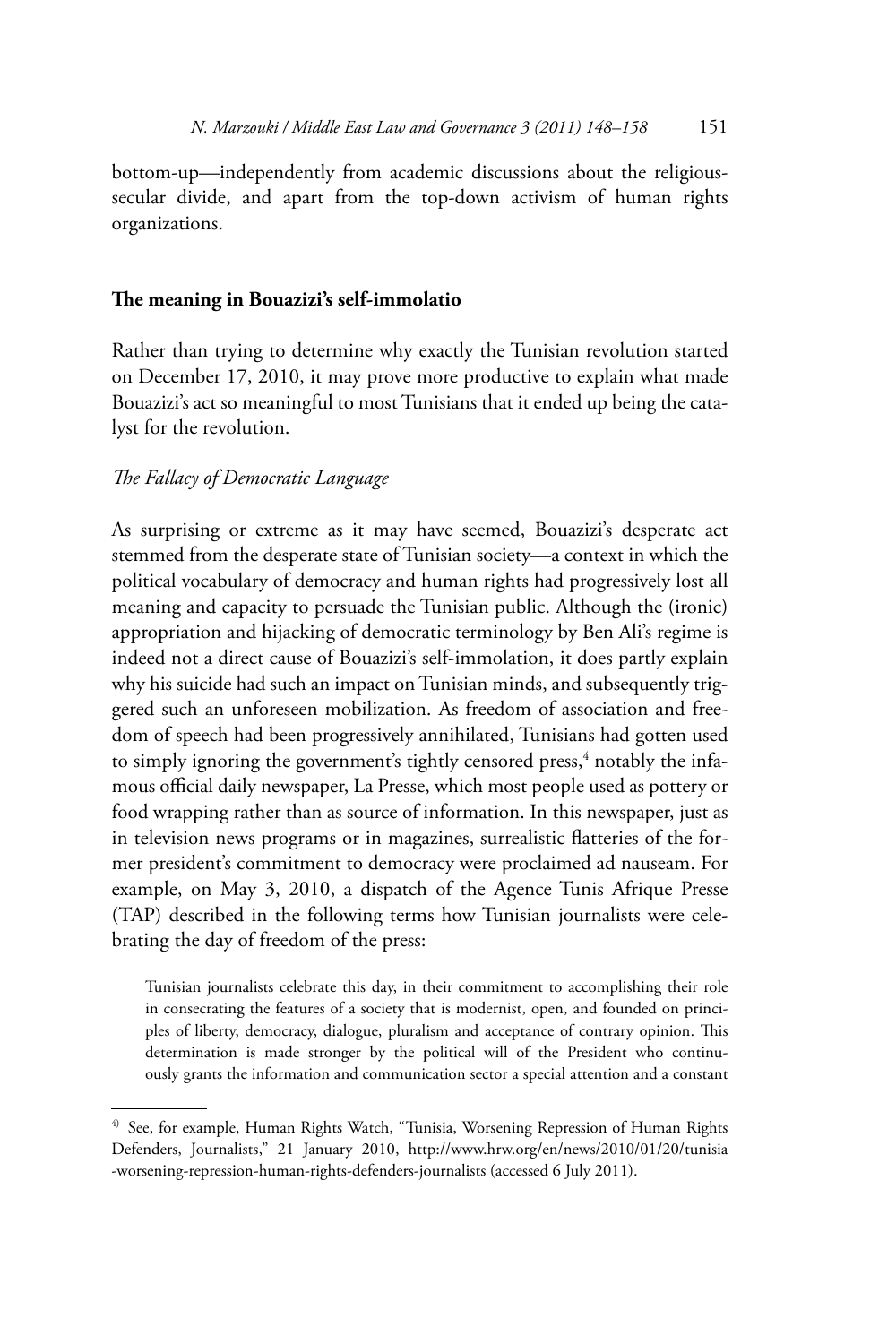#### 152 *N. Marzouki / Middle East Law and Governance 3 (2011) 148–158*

support, and who tirelessly works towards consolidating the role of this sector to impulse a pluralist democratic, through the consecration of a free information, that is pluralist and objective and that answers to expectations and interests of citizens, and that interacts with their concerns and ambitions, based on the idea that responsibility is the corollary of liberty.<sup>5</sup>

 Long before the revolution, Tunisian blogger "Astrubal" had written a striking analysis of the vocabulary used in newspapers such as La Presse, and shown how words like "people", "change", "ambition", and "democracy" were repeatedly used.<sup>6</sup> Examining a sample of La Presse's articles, the blogger demonstrated how sentences were built upon series of empty propositions that could be used interchangeably. For example, introductions such as "in the framework of the civilisational challenge" and "in the wake of our renown reformers" could be randomly followed by propositions such as "the importance of the humanitarian aspect of the thinking of our Head of state embodies the exemplary illustration of Tunisia success and shows" or "the immensity of the successes achieved by the country in all domains expresses the steady presidential will to consolidate", and concluded, indifferently, by statements such as "the smart mechanisms of a societal commitment that calls for the admiration of all" or "this wisdom characteristic of the Tunisian people, that same genius that engendered Hannibal, Ibn Khaldoun, Bourguiba and Ben Ali [sic]". Several organizations endorsed such empty and flowery statements, most notably women's rights associations and NGO's, which French political scientist Beatrice Hibou more appropriately described as "RGOs" ("really governmental organizations").<sup>7</sup> The primary task of these various human rights organizations was to celebrate the feminist accomplishment of the president's spouse, the president's democratic beliefs, and feed the "Islamist threat" myth in order to justify repression against all possible political opponents.

<sup>5) &</sup>quot;Une information libre et responsable au service d'une société modernist, démocratique et pluralist," *Agence Tunis Afrique Presse,* 2 May 2010, http://actualites.marweb.com/tunisie/ medias/une-information-libre-et-responsable-au-service-une-societe.html (accessed 6 July 2011). For an analysis of the pro-democracy language of government-monitored media under the Ben Ali regime, see Myriam Marzouki, "Parler la dictature de Ben Ali," *Le Monde* , 23 January 2011, http://lmsi.net/Parler-la-dictature (accessed 6 July 2011). 6) Astrubal, "L'art tunisien de la langue de bois [logiciel]," *Astrubal's Blog* , 20 April 2004, http://

astrubal.nawaat.org/2004/04/20/l%E2%80%99art-tunisien-de-la-langue-de-bois-logiciel/ (accessed 6 July 2011).

<sup>7)</sup> Béatrice Hibou, *La force de l'obéissance: économie politique de la répression en Tunisie* (Paris: La Découverte, 2006).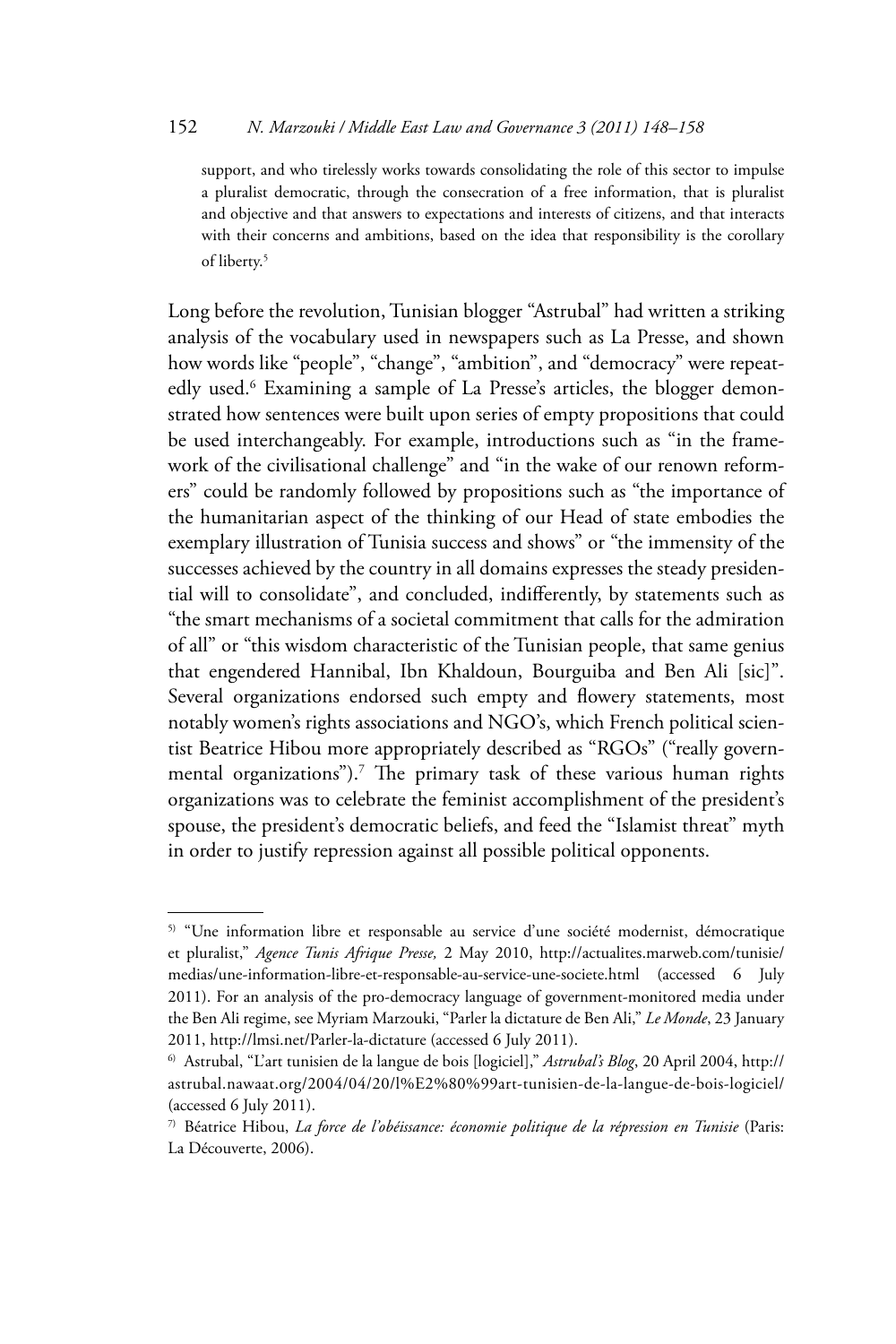In a context where Tunisians had been denied the possibility to develop their own political vocabulary, and where the language of democracy and human rights had lost all meaning, it is unsurprising that Bouazizi's silent renunciation of life, rather than lengthy political discourse, became the foundational moment of the Tunisian revolution. Denying the charade of democracy propagated by Ben Ali's media, Bouazizi's death opened up the possibility for Tunisians to rediscover a capacity to utter meaningful words.

#### **The Pietization of Society**

 While the vocabulary of democracy and human rights had been transformed into such an artificial and derisory set of references, and while repression and fear had become an integral part of people's daily routine, the moralization of bodily behaviour had become one of the only available practices through which individuals could maintain and express some form of agency. Despite Ben Ali's policy of crushing Islamist opposition, and the subsequent exile of most Nahda leadership, Tunisian society had turned increasingly pious since the 1990s. Beyond the development of public piety,<sup>8</sup> the spread of religious attire, and the increase of mosque attendance, this pietization was also based on the moralization of everyday experience, in which discussions about the distinction between what is pure and impure, and what is acceptable or inappropriate gained a major role. Both an instrument and an expression of this moralization process, the individual body became the central element of piety.

 To a large extent, the situation that prevailed in Tunisia before the revolution is very similar to the one described by anthropologist Johan Rasanayagan in the post-Soviet Uzbekistan of President Karimov. 9 In his analysis of "how individuals fashion themselves as Muslim when the government attempts to maintain tight control over religious expression, routinely employing the coercive resources of the state to this end," Rasanayagam argues that, in a context where free and public debate has become stifled, "lived experience become[s] a privileged site for moral reasoning."<sup>10</sup> Similarly, in Ben Ali's Tunisia-a context where space for public debate and collective contest was reduced to

<sup>8)</sup> Lara Deeb, *An Enchanted Modern: Gender and Public Piety in Shi'I Lebanon* (Princeton, NJ: Princeton University Press, 2006).

<sup>&</sup>lt;sup>9)</sup> Johan Rasanayagam, *Islam in Post-Soviet Uzbekistan: The Morality of Experience* (Cambridge: Cambridge University Press, 2011).

<sup>10)</sup> Ibid., 2.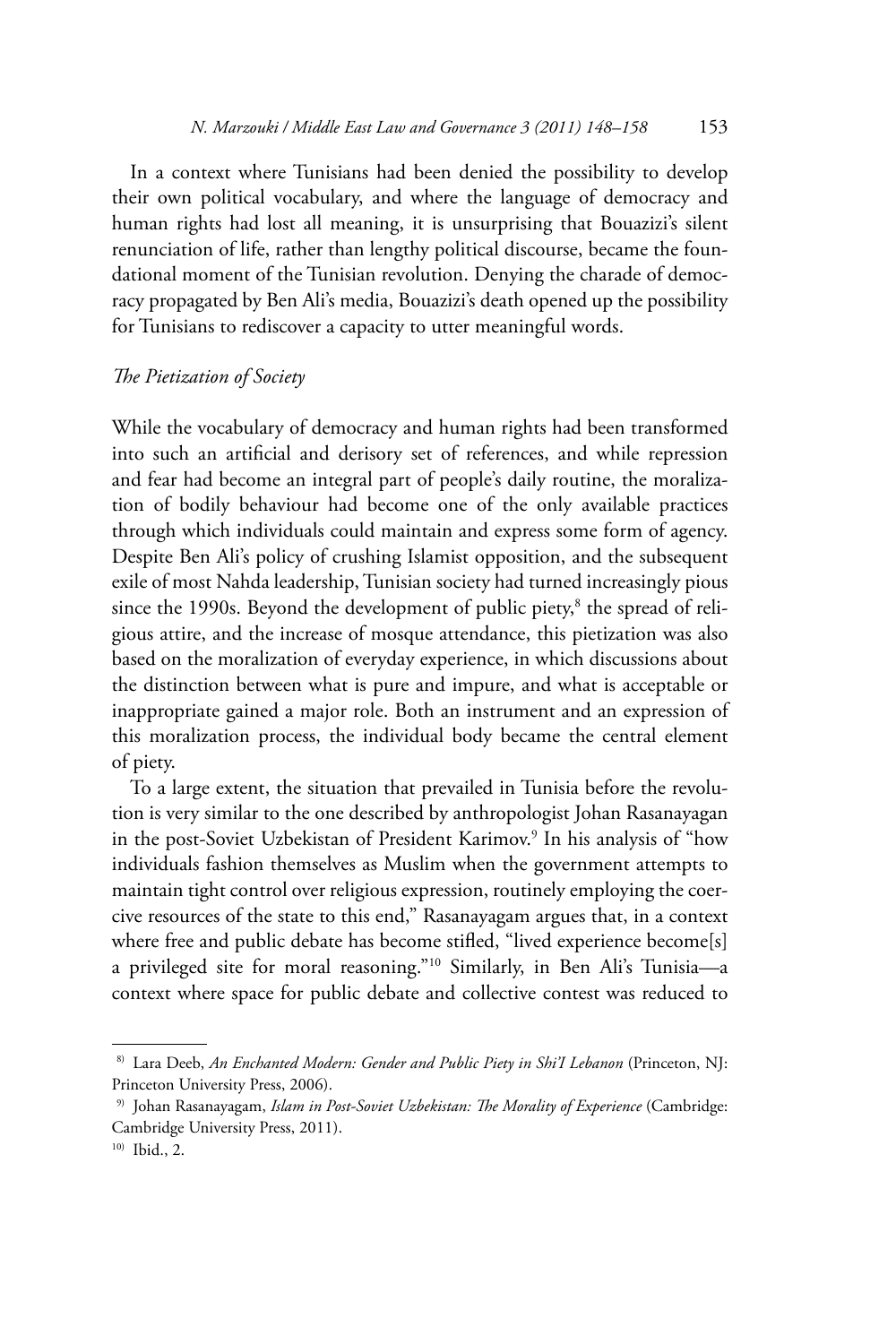nothing—the moralization of bodily behaviour became an essential practice whereby individuals could recover some sense of dignity. From this point of view, the corporal rather than verbal dimension of Bouazizi's self-immolation may be understood as an extension of the broader pietization of Tunisian society.

### **A Politics of Justice**

#### *Th e Versatility and Critique of Bouazizi's Myth*

The question remains of how exactly this act gave way to a massive mobilization that ultimately led to the downfall of Ben Ali. Ample commentary has emerged regarding structural reasons such as unemployment, corruption, lack of redistribution due to the predatory practice of the reigning family, and inequality of development among regions. 11 However, it is herein worth examining the way in which the Bouazizi myth was so readily constructed and challenged. In December 2010, the vegetable seller was swiftly transformed into the icon of the revolution, whereas Fayda Hamdi, the policewoman who had allegedly slapped him in the face before confiscating his merchandise and scale, was unanimously condemned as a symbol of the arbitrariness and cruelty of Ben Ali's regime. Yet five months later, Bouazizi's status as a revolutionary idol has been seriously challenged, while Fayda Hamdi—having been released from jail following five months' imprisonment (during which she underwent a onemonth hunger strike in order to gain the right to a fair trial)—is perceived by many to be as much of a victim of Ben Ali's regime as Bouazizi himself. After praising the Bouazizi family members as heroes and martyrs, many Tunisians now criticize them as too greedy and arrogant. Their modest apartment in La Marsa, a chic suburb of Tunis, is now sometimes emphatically described as a fancy palace, and some even go so far as to compare Bouazizi's greedy and vocal mother to the former president's wife, Leila Ben Ali.

 Having closely investigated the exact unfolding of events in Sidi Bouzid since December 2010, French journalist Christophe Ayad has revealed that Lamine Al-Bouazizi, a union activist of the Union Générale des Travailleurs Tunisiens [UGGT], and Fawzi Hamdi, a schoolteacher, member of the UGTT's local branch, and Fayda Hamdi's own brother, fabricated the story of

<sup>11)</sup> International Crisis Group, "Soulèvements populaires," 21-25.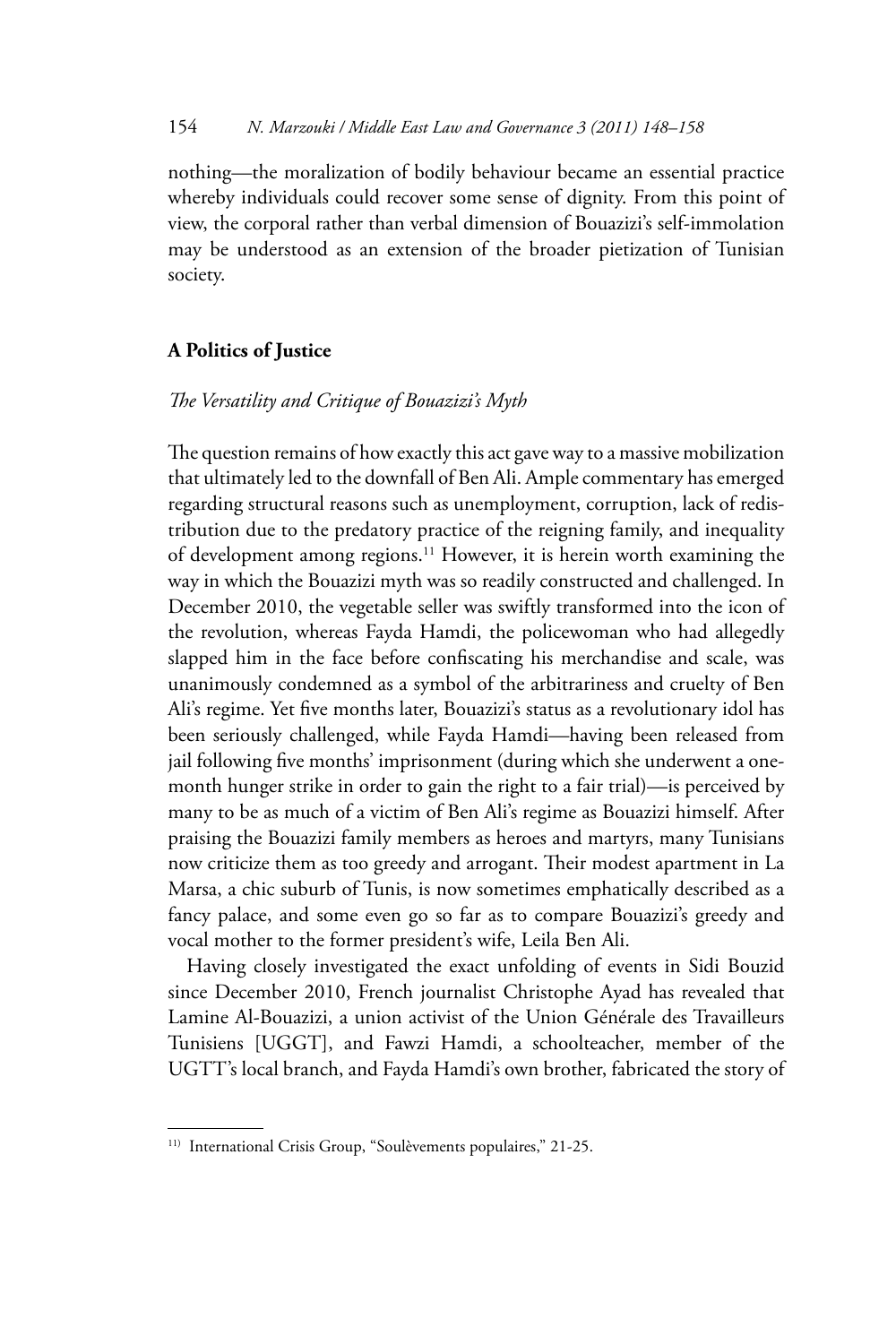the slap in the face. 12 Many activists of UGTT, Lamine Al-Bouazizi explained to Ayad, had understood that "the regime was vulnerable" since the Gafsa strikes in 2008, and were waiting for any opportunity to protest against the regime. He admits that right after Bouazizi's self-immolation, he and his fellow activists presented the street vendor as a unemployed graduate, while the only diploma he actually had was a baccalaureate. Moreover, the union activists spread the rumour of the policewoman slapping the fruit seller in the face. "In order to mobilize those who are not educated, we invented the story of the slap in the face from Fayda Hamdi. Here, it's a rural and traditional area, it offends people." A few months later, Lamine Al-Bouazizi and Fawzi Hamdi themselves joined the mobilization for Fayda Hamdi's liberation: "we were protesting against Ben Ali, not against Fayda."

 Ayad's investigation into the Bouazizi myth's fabrication points at two essential elements, which illustrate the uniqueness of the Tunisian movements. First, it shows that the mobilizations did not emerge completely out of the blue, as purely spontaneous and apolitical expressions of disgust and exasperation. Though the self-immolation resonated with the suffering of most Tunisians in Sidi Bouzid and beyond, as well as triggered a real sense of collective outrage, the demonstrations that followed Bouazizi's death were partly channelled and directed by local UGTT activists, who had been waiting for such an opportunity since well before 2010. The argument here is not that the revolution was entirely orchestrated by the local UGTT chapter. However, despite analyses that depict the revolution as deprived of any leadership and merely emotional, the story behind the Bouazizi myth shows that the mobilizations resulted from the combination of an authentic sense of collective outrage and the leadership of some local union activists.

 Second, the public's relatively quick dismissal of Bouazizi's martyrdom, and the attendant desire shown by many (even in Sidi Bouzid) to reintegrate the policewoman into her community reveal a striking difference from the way in which supporters of jihadist attacks revere their martyrs. The shifting statuses of the vegetable seller and the policewoman as martyrs suggest at once a form of democratization of the status of martyr, and most importantly, a striking political lucidity among many Tunisians. Having sacrificed one's life no longer seems to afford the deceased a right to wholehearted, unquestioned veneration, as in the case of jihadist martyrdom. Even though many Tunisians still

<sup>&</sup>lt;sup>12)</sup> Christophe Ayad, "La révolution de la Gifle," *Libération*, 11 June 2011, http://www .liberation.fr/monde/01012342664-la-revolution-de-la-gifle (accessed 6 July 2011).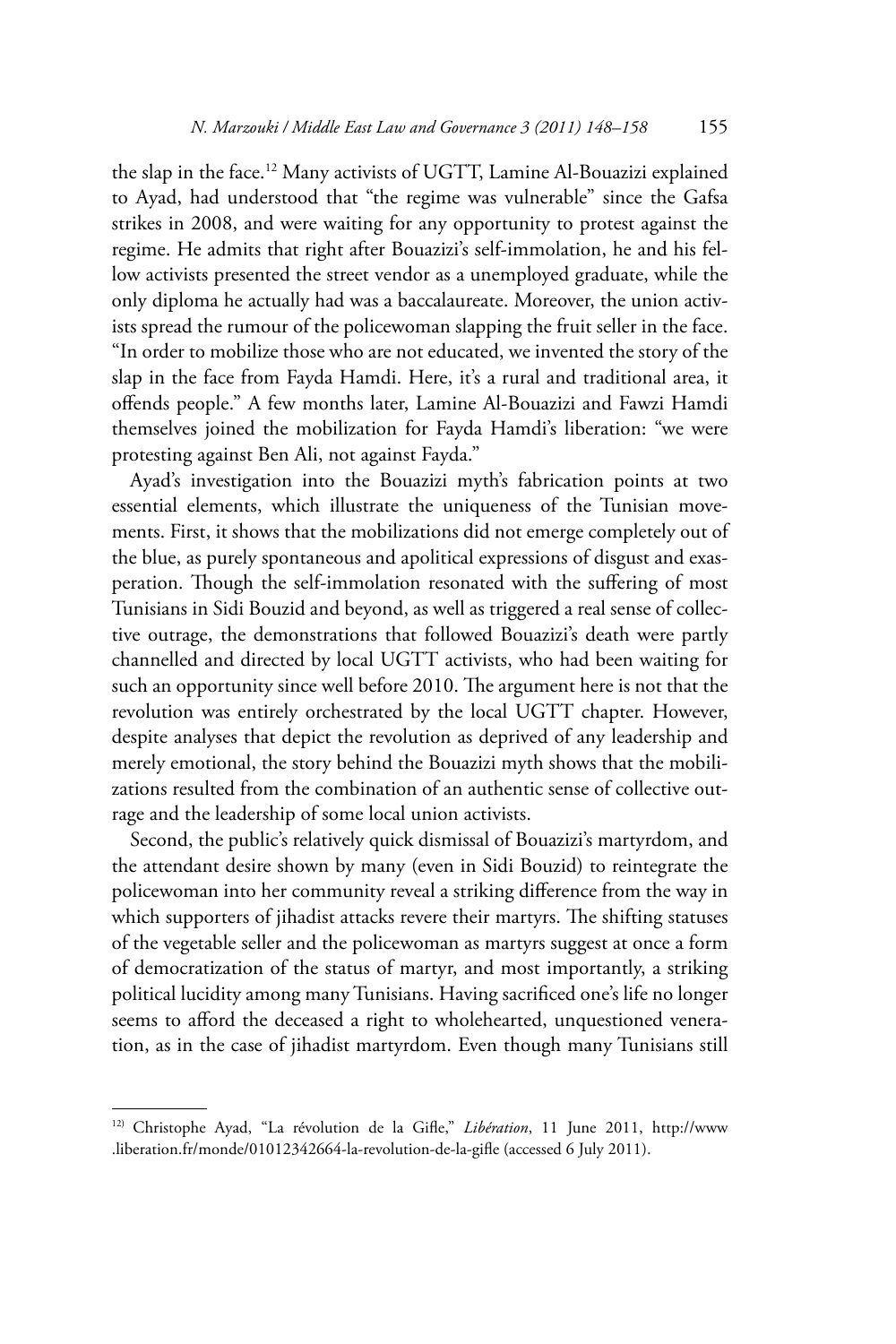mourn and admire Bouazizi, his act, his identity, and his true motives are discussed and commented upon as if self-sacrifice no longer grants martyrs immunity from critical thinking. Moreover, a large part of the Tunisian public has forgiven Bouazizi's very "torturer". Rather than an irrational and indiscriminate thirst for revenge or victimization, this attitude reveals a capacity from Sidi Bouzid's inhabitants to set up political priorities, and distinguish between the people who were actively promoting Ben Ali's system of repression, on the one hand, and those who were essentially struggling to survive in this system (including members of the police force), on the other. It suggests that the protesters are ultimately interested in a politics of recognition and justice, rather than one of revenge or pity.

 Images of Bouazizi that have circulated since December 17 are also very instructive in terms of the particular way in which suffering is depicted, and the claims that this representation entails. The difference between Bouazizi's representation and the aesthetics of jihadist martyrdom is striking. Very few photos or drawings of the vendor's burnt body have been published. Instead, the image that became the symbol of the revolution is the portrait of his smiling face, looking aside, raising his hands, in an almost Christ-like pose. Furthermore, the representational figure of Tunisian protesters is a young, skinny male, wearing jeans, t-shirt and tennis shoes. He is very similar to the image of young people who have been protesting in Greece and Spain since the spring, which completely departs from the jihadist aesthetics of blood covered bodies, bombs, and turbans. 13

### *The Call for Recognition and Karama*

The entanglement of collective outrage and political claims became apparent in the fact that "*karama*" quickly became the rallying cry of Tunisian protestors across classes, professions, and generations. Contrary to what many analysts tried to show at the beginning of the movements, demonstrators asked for much more than bread, and insisted on having the true nature of their protest understood by the international public. When shouting " *Khobs wa ma, ben ali la*" ("better just bread and water than Ben Ali"), or when raising loaves of bread during demonstrations, protesters were deliberately playing with traditional signifiers of Tunisian social movements. They were showing

<sup>13)</sup> French-Algerian artist, Bilal, has represented these figures very well in his work. See http:// www.zoo-project.com/1/ (accessed day month year). BILAL, "Les Martyrs", April 3, 2011.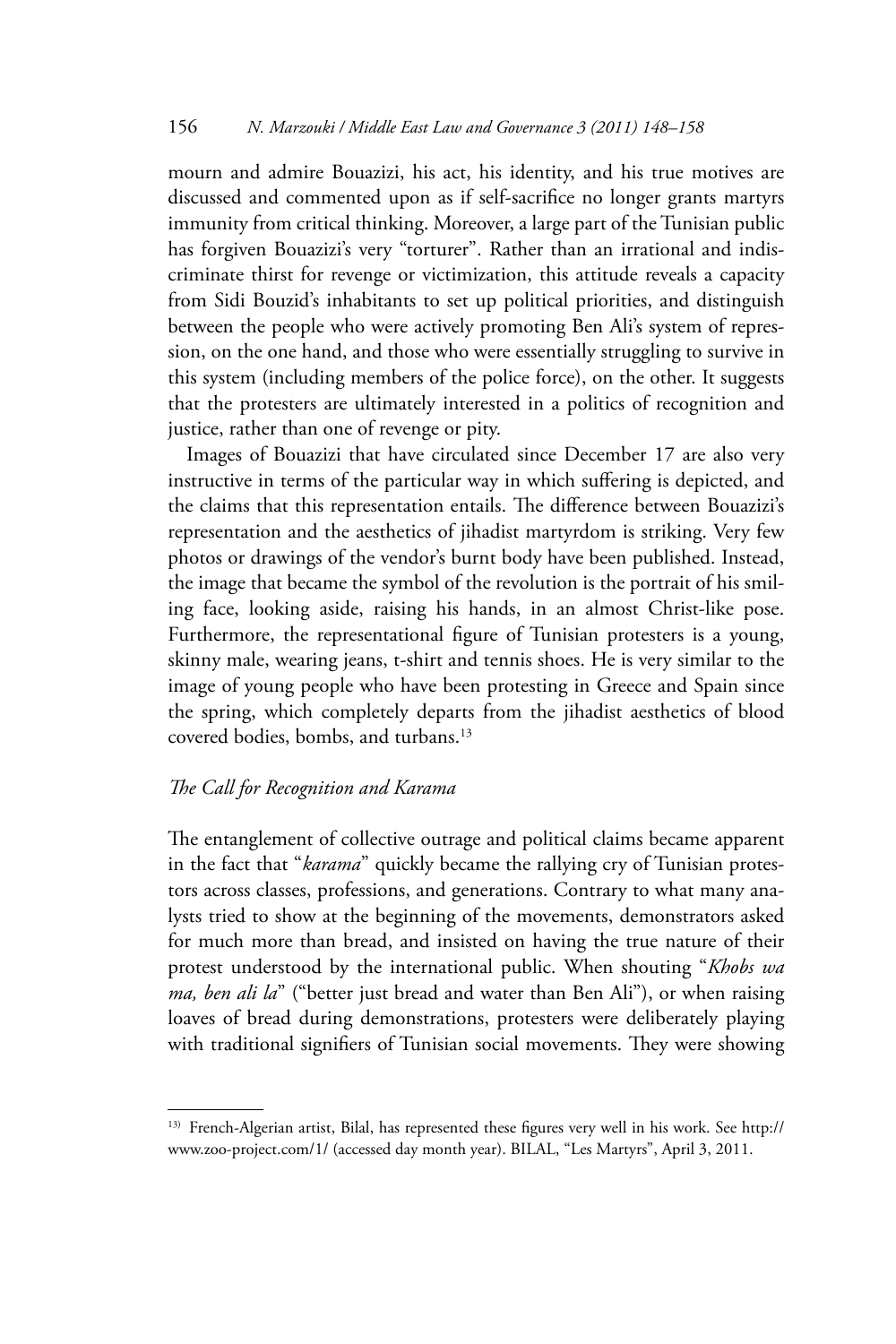an astonishing awareness of the demeaning ways in which their government and the international community perceived them—namely, as bread and couscous eaters. In this context, it is very significant that the word that became the motto of all protesters was one that encompasses notions of political and civil rights, as well as that of social-economic capacity. In calling for dignity, Tunisians were not merely asking for the lowering of food prices, but for an end to corruption as a mode of government. Interestingly, the word that spontaneously emerged as the rallying cry of protesters was *karama* and respect (*ihtiram*), not honor (*charaf, namous*). The collective demand was oriented towards a form of universal humanism that is not determined by any cultural or religious particularism. The reality that Tunisian protesters wanted to be recognized is not primarily about Arab, Islamic, or tribal identity, but rather about a capacity to live and function as human beings.

The demand for recognition expresses a form of humanism that is completely disconnected from the fallacious human right discourse of Tunisian RGOs. Il also articulates a form of universalism that developed out of the encounter between pious behaviour and social activism of UGTT local leaders. The form of universal humanism that underlies the demands of Tunisian protesters is indeed still in the making. Carrying within itself new categories of action and representation, the Tunisian movement asks for new categories of analysis. To the extent that its universal humanist call for recognition and dignity emerged from a break with fallacious top-down imitation of democratic language under Ben Ali's regime, it evokes what Judith Butler describes as a "performative contradiction"—namely, a phenomenon "that takes place when one with no authorization to speak within and as the universal nevertheless lays claim to the term". This "anticipated universality, for which we have no ready concept, is one whose articulation will only follow from a contestation of universality at its already imagined borders." 14

#### **Conclusion**

 Six months after the self-immolation of Bouazizi, the list of challenges and difficulties that Tunisians need to address is continuously growing. The precarious security situation, the dramatic economic and employment crisis, the

<sup>&</sup>lt;sup>14)</sup> Judith Butler, *Excitable Speech: A Politics of the Performative* (New York: Routledge, 1997), 91.